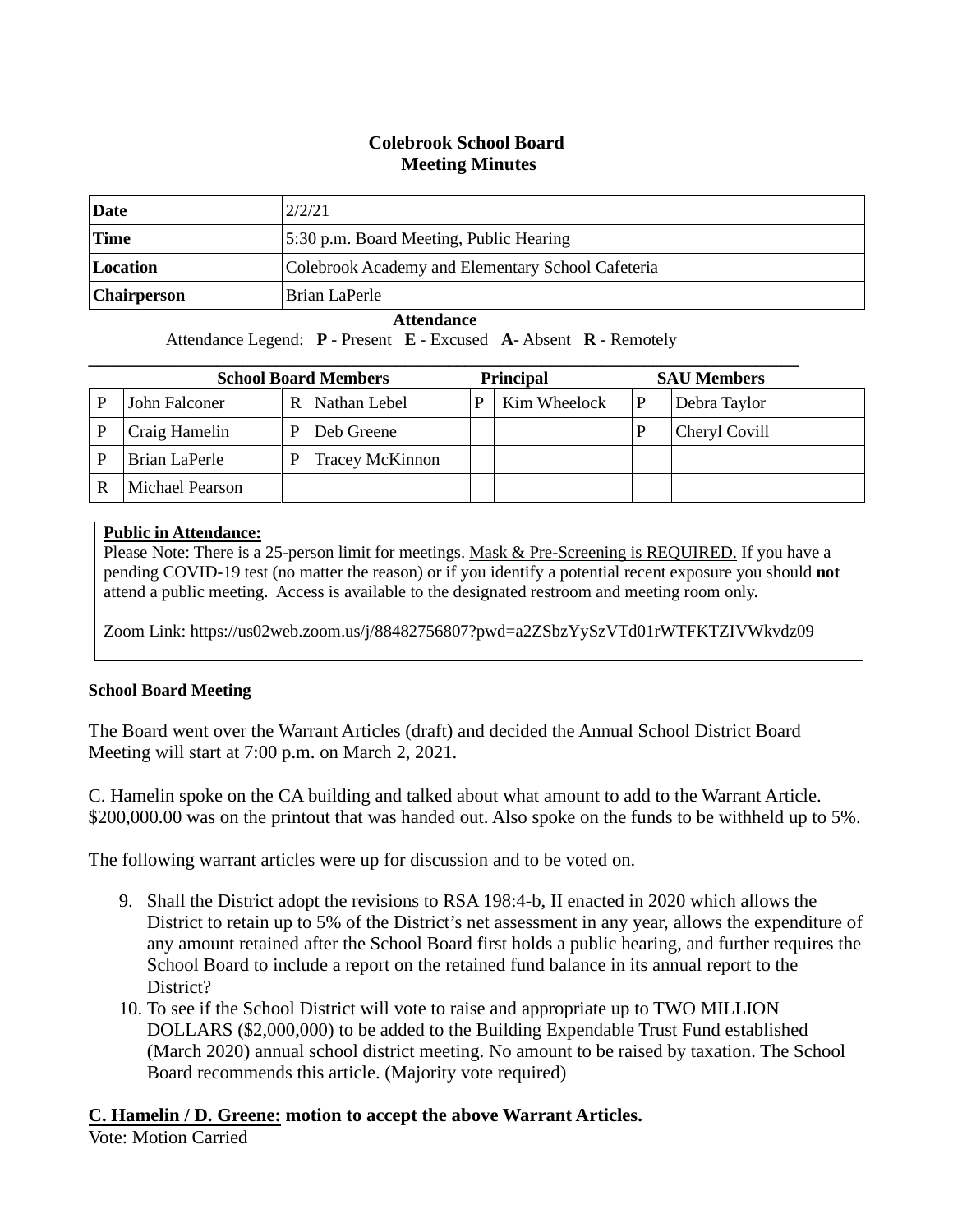J. Falconer asked about warrant article #9 – wanted to know what number to multiply by? C. Covill explained take the local education & State tax and multiply and times it by 5%.

## **Public Hearing on the Budget & Warrant Articles**

The meeting was called to order at 6:00 p.m. for public input on the proposed budget for the fiscal year 2021-2022 and the Warrant Articles.

Public in attendance: Raymond Gorman Remotely: Greg Placy, Tammy Frechette, and Karen Harrigan Doolan

Chairman Brian LaPerle read the following Colebrook School District Warrant Articles

To the Inhabitants of the School District in the Town of Colebrook qualified to vote in District affairs:

You are hereby notified to meet at the Colebrook Academy and Elementary School Gym in said District on Tuesday, the  $2<sup>nd</sup>$  day of March 2021 at 7 o'clock in the evening to act upon the following subjects:

- 1. To determine the salaries of the School Officials and fix the compensation of any other officers or agents of the District which is included in the operating budget.
- 2. To hear the reports of agents, auditors, committees, or officers chosen and pass any vote relating thereto.
- 3. To see if the School District will vote to raise and appropriate the sum of FIFTY THOUSAND DOLLARS (\$50,000) to be added to the Building Expendable Trust Fund previously established (March 1990). The School Board recommends the appropriation. (Majority vote required)
- 4. To see if the School District will vote to raise and appropriate the sum of FIVE THOUSAND DOLLARS (5,000) to be added to the School Bus Expendable Trust Fund previously established (March 2016). The School Board recommends this appropriation. (Majority vote required)
- 5. To see if the School District will vote to raise and appropriate the sum of TWENTY-FIVE THOUSAND DOLLARS (25,000) to be added to the Severance Benefit Expendable Trust Fund previously established. The School Board recommends this appropriation. (Majority vote required)
- 6. To see if the School District will vote to establish a Technology Capital Reserve Fund per RSA chapter 35 for the purpose of purchasing technology equipment and to raise and appropriate FIVE THOUSAND DOLLARS (5,000) to be placed in the fund. Further, to name the School Board as agents to expend from said fund. The School Board recommends this article.
- 7. To see if the School District will vote to approve the cost items included in the collective bargaining agreement reached between the Colebrook School District and the Colebrook Support Staff Association which calls for the following increases in salaries and benefits at the current staffing levels over the amount paid in the prior fiscal year.

| Fiscal Year: | <b>Estimated Increases</b> |
|--------------|----------------------------|
| 2021 - 2022  | \$31,161.00                |
| 2022 - 2023  | \$35,846.00                |
| 2023 - 2024  | \$50,615.00                |
|              |                            |

and further to raise and appropriate the sum of THIRTY-ONE THOUSAND, ONE HUNDRED SIXTY-ONE DOLLARS (\$31,161) for the 2021 – 2022 fiscal year, such sum representing the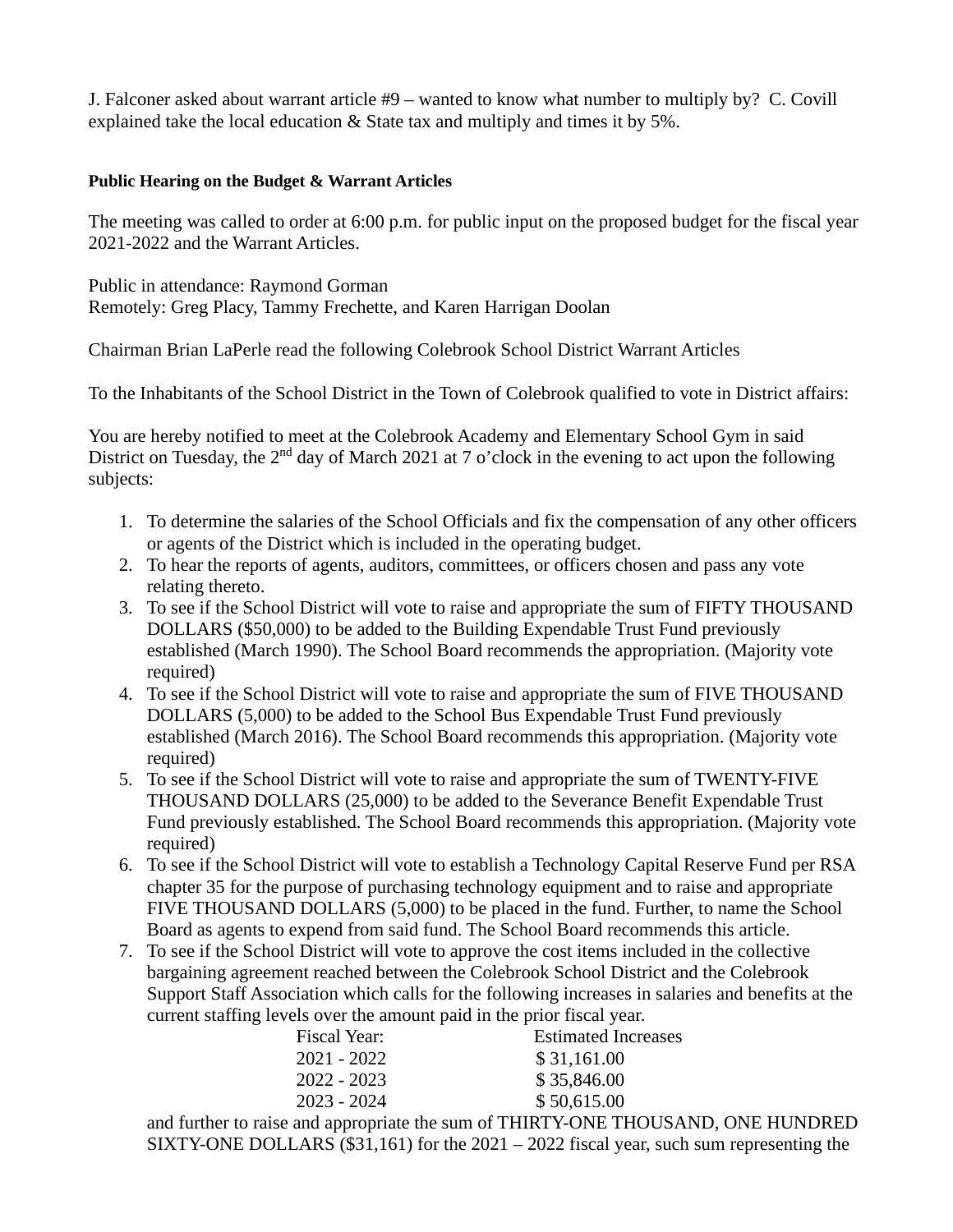additional costs attributable to the increase in salaries and benefits required by the new agreement over those that would be paid at current staffing levels. The School Board recommends this article. (Majority vote required)

- 8. Shall the School District, if Article 7 is defeated, authorize the governing body to call one special meeting, at its option, to address Article 7 cost items only?
- 9. Shall the District adopt the revisions to RSA 198:4-b, II enacted in 2020 which allows the District to retain up to 5% of the District's net assessment in any year, allows the expenditure of any amount retained after the School Board first holds a public hearing, and further requires the School Board to include a report on the retained fund balance in its annual report to the District?
- 10. To see if the School District will vote to raise and appropriate up to TWO MILLION DOLLARS (\$2,000,000) to be added to the Building Expendable Trust Fund established (March 2020) annual school district meeting. No amount to be raised by taxation. The School Board recommends this article. (Majority vote required)
- 11. To see if the District will vote to raise and appropriate the sum SEVEN MILLION, FORTY THOUSAND, ONE HUNDRED THIRTY –ONE (7,040,131) for the support of schools, for the payment of salaries for the School District officials and agents, and for the payment of the statutory obligations of the District. This article does not include appropriations contained in special or individual articles addressed separately. The School Board recommends this article. (Majority vote required)
- 12. To transact any other business that may legally come before this meeting.
- B. LaPerle asked for any questions pertaining to the Warrant Articles.
	- Raymond Gorman asked about article 10 is the board was requesting information from local real estate agencies on the sale of the property. B. LaPerle said that was correct.
	- Greg Placy asked about the budget summary on page 15. C. Covill mentioned the estimated rate is 2.74 per thousand. C. Covill explained how articles #7, #6 & #9 affect the budge.
	- Karen Harrigan Doolan will look at the Warrant Articles & Budget and will get back to the board.
	- Public Hearing ended at 6:22 p.m.

### **School Board Meeting (cont)**

| <b>Minutes</b>   |                                                                                                                                |                         |  |  |
|------------------|--------------------------------------------------------------------------------------------------------------------------------|-------------------------|--|--|
| <b>Item</b>      | <b>Subject</b>                                                                                                                 | <b>Action</b>           |  |  |
| 1.               | The meeting was called to order at 6:30 pm by Brian LaPerle                                                                    |                         |  |  |
| 2.               | <b>Agenda Adjustments:</b><br>Added Non-Public session – RSA 91-A:3, $II(a)$<br>$\bullet$                                      |                         |  |  |
| 3.               | <b>Hearing of the Public:</b><br>Budget 2020 - 2021<br>None<br>$\bullet$                                                       |                         |  |  |
| $\overline{4}$ . | <b>Reading of the Minutes:</b><br>J. Falconer / C. Hamelin: Motion to approve the minutes of January 19,<br>2021, as presented | Vote: Motion<br>Carried |  |  |
| 5.               | <b>Special Reports:</b><br>None                                                                                                |                         |  |  |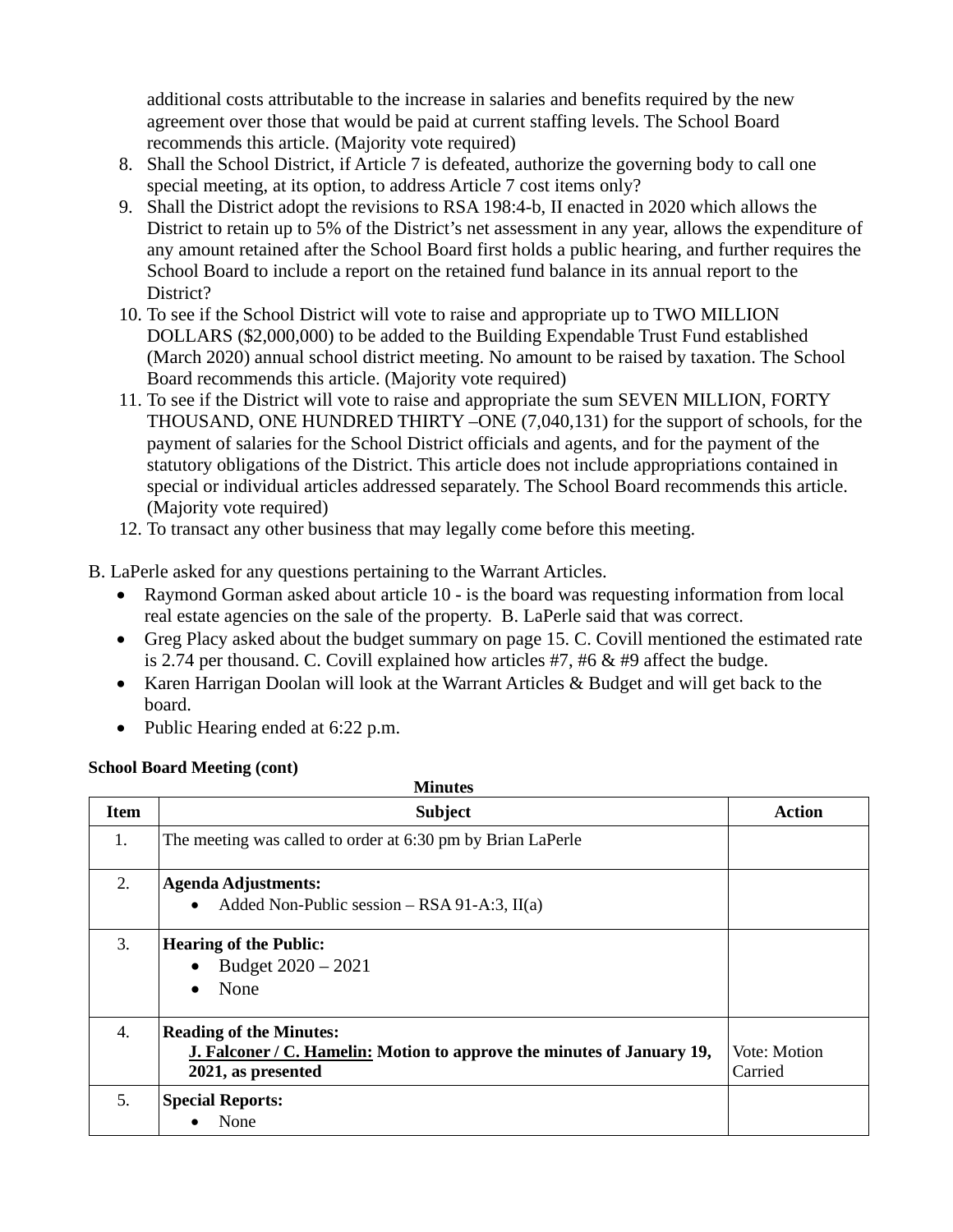| 6.  | <b>Principal's Report:</b> Kim Wheelock<br>World language club trip has been canceled, refunding students \$350.00.<br>Winter assessments will be concluded on Tuesday, 2/9.<br>Early release will be on 2/3.<br>٠<br>Grades closed last Friday, report cards will be sent home on Friday, 2/5.<br>٠<br>Semester 2 has started, we have several students form.<br>$\bullet$<br>New students have started in grades 1, 5, 8 $\&$ 9 this week.<br>٠<br>K. Wheelock will have updated numbers for all classes at the next<br>٠<br>meeting.<br>Both Kindergarten classes are remote, Wheelock until 2/8 and Haley<br>$\bullet$<br>until $2/9$ .                                                                                                                                                                                                                                                                                                                                                                                                                                                                                                                                                                               |                         |
|-----|---------------------------------------------------------------------------------------------------------------------------------------------------------------------------------------------------------------------------------------------------------------------------------------------------------------------------------------------------------------------------------------------------------------------------------------------------------------------------------------------------------------------------------------------------------------------------------------------------------------------------------------------------------------------------------------------------------------------------------------------------------------------------------------------------------------------------------------------------------------------------------------------------------------------------------------------------------------------------------------------------------------------------------------------------------------------------------------------------------------------------------------------------------------------------------------------------------------------------|-------------------------|
| 7.  | Superintendent's Report: Debra Taylor<br>D. Taylor passed out the Colebrook School District – Request for<br>proposal – Real Estate Brokerage Services. They are 4 local<br>agencies – A Notch Above Real Estate, Ray Davis Real Estate,<br>REMAX Real Estate, & Thibeault Real Estate. Everyone was okay<br>with the request for proposal so D. Taylor can send the letter out.<br>School Administrative Unit 7 2021 - 2022 School Year Calendar (draft) -<br>$\bullet$<br>D. Uran asked if the calendar would be the same with other school<br>districts. C. Hamelin mentioned the board agreed to have all school<br>districts on the same schedule. D. Taylor was unaware of this and will<br>look into it and bring back to next meeting.                                                                                                                                                                                                                                                                                                                                                                                                                                                                            |                         |
| 8.  | Business Administrator's: Cheryl Covill<br>C. Covill has notified Greg Placy, Tracey McKinnon, and Sharon Penney<br>on doing a walkthrough of the gym on $2/5$ to set up for town meeting.<br>Start time for the March 2 meeting will be 7:00 p.m. (time changed due<br>٠<br>to girls playoffs)<br>Jonathan Frizzell notified C. Covill he will be unavailable as moderator<br>for the Colebrook School Board District meeting due to other<br>arrangements. Secretary of State off ice can appoint a deputy moderator<br>for one time.<br>Every 5 years the school needs to register their trade name with the State<br>of NH. The fee \$50.00.<br>D. Greene / J. Falconer: motion to have C. Covill send the \$50.00<br>fee to register the school name.<br>D. Taylor spoke on the March $9th$ town meeting and the number of<br>٠<br>students groups that use that part of gym. She is concerned about their<br>safety; find a way to relocate the classes. $3rd$ grade class go remotely for<br>that day. T. McKinnon contacted Melissa Shaw and asked if the 3 <sup>rd</sup> grade<br>class could go to the Tillotson Center? Melissa said yes, K. Wheelock<br>will get in contact with her to work out the details. | Vote: Motion<br>Carried |
| 9.  | NH School Board Association Business: John Falconer<br>Annual delegate assembly was held on Saturday the 23rd.<br>Keep checking your email.                                                                                                                                                                                                                                                                                                                                                                                                                                                                                                                                                                                                                                                                                                                                                                                                                                                                                                                                                                                                                                                                               |                         |
| 10. | Co-Curricular Committee Report: Brian LaPerle<br>None                                                                                                                                                                                                                                                                                                                                                                                                                                                                                                                                                                                                                                                                                                                                                                                                                                                                                                                                                                                                                                                                                                                                                                     |                         |
| 11. | <b>Building Committee: Craig Hamelin</b><br>None                                                                                                                                                                                                                                                                                                                                                                                                                                                                                                                                                                                                                                                                                                                                                                                                                                                                                                                                                                                                                                                                                                                                                                          |                         |
| 12. | <b>Policy Committee Report: Deb Greene</b>                                                                                                                                                                                                                                                                                                                                                                                                                                                                                                                                                                                                                                                                                                                                                                                                                                                                                                                                                                                                                                                                                                                                                                                |                         |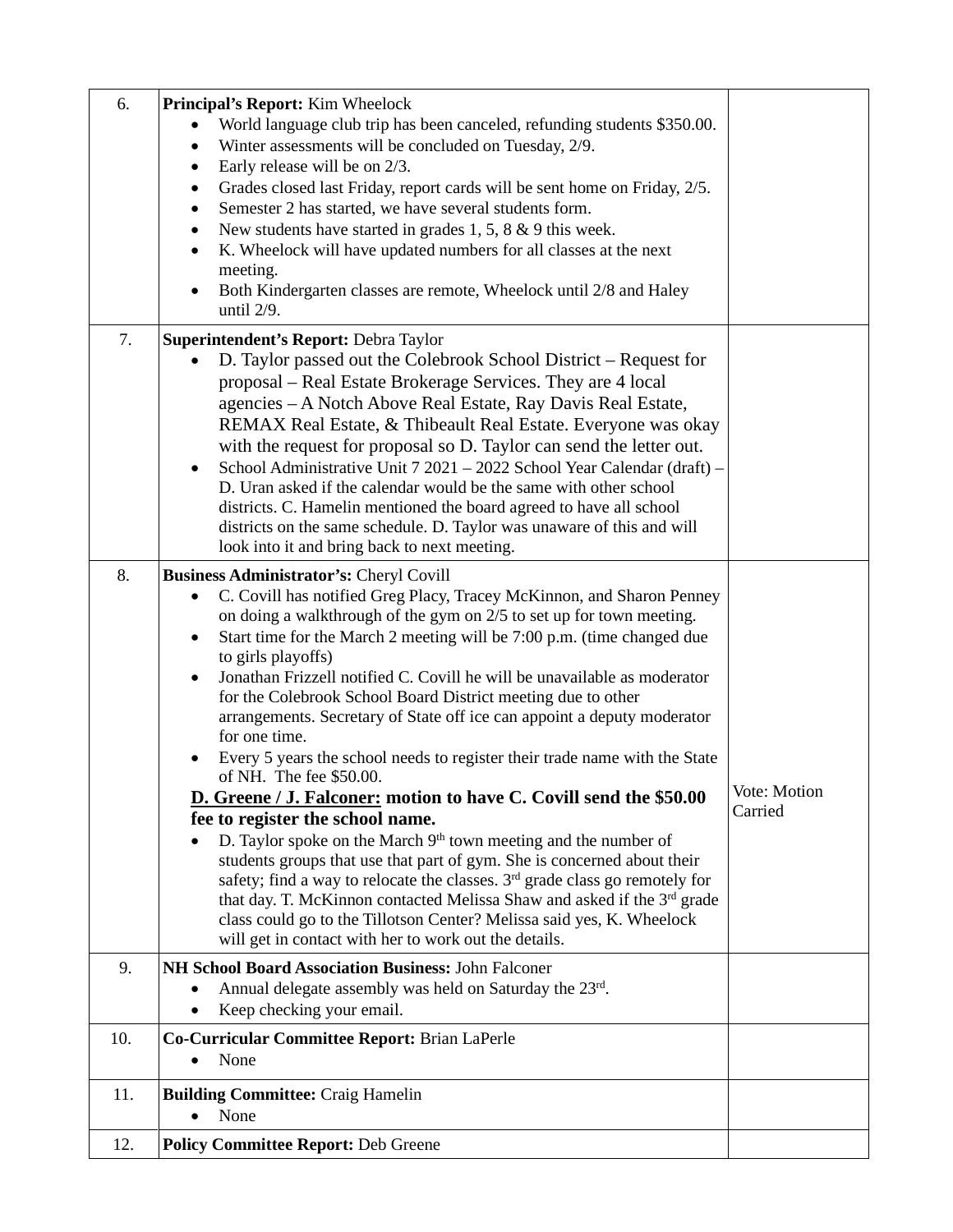|     | NHSBA Fall 2020 Policy<br>$\bullet$<br><b>D. Greene / J. Falconer: motion to accept and adopt the NHSBA</b><br>Fall 2020 policies.                                                                                                                                                                                                                                                                                                                                                                                                                                                                                                                                                                                                                   | Vote: Motion<br>Carried |
|-----|------------------------------------------------------------------------------------------------------------------------------------------------------------------------------------------------------------------------------------------------------------------------------------------------------------------------------------------------------------------------------------------------------------------------------------------------------------------------------------------------------------------------------------------------------------------------------------------------------------------------------------------------------------------------------------------------------------------------------------------------------|-------------------------|
| 13. | <b>Negotiations Committee Report: John Falconer</b><br>None<br>$\bullet$                                                                                                                                                                                                                                                                                                                                                                                                                                                                                                                                                                                                                                                                             |                         |
| 14. | <b>Curriculum Committee Report: Deb Greene</b><br>None                                                                                                                                                                                                                                                                                                                                                                                                                                                                                                                                                                                                                                                                                               |                         |
| 15. | <b>Technology Committee Report: Nathan Lebel</b><br>None<br>$\bullet$                                                                                                                                                                                                                                                                                                                                                                                                                                                                                                                                                                                                                                                                                |                         |
| 16. | <b>Connecticut River Collaborative Committee Report: Brian LaPerle</b><br>Discussed several items, financial model of what an Interstate school<br>$\bullet$<br>district would look like.<br>A survey was sent asking to choose a name for the school. Some people<br>٠<br>didn't receive the survey; B. LaPerle will email the survey to those who<br>didn't receive it.<br>B. LaPerle explained the different site options. J. Falconer mention the<br>$\bullet$<br>site work is inconclusive and should add another line to explain what site<br>work is included on the different options.<br>Another subcommittee has been working on a building a draft for<br>$\bullet$<br>proposed articles of agreements between New Hampshire and Vermont. |                         |
| 17. | <b>Unfinished Business:</b><br>Revised Warrant - done<br>٠<br>Letter to realtors for proposal to sell the Academy – done<br>٠<br>Preparation for Annual Meeting - done                                                                                                                                                                                                                                                                                                                                                                                                                                                                                                                                                                               |                         |
| 18. | <b>New Business:</b><br>Discussion on Public Meeting<br>MS 26 was passed around to be signed<br>$\circ$<br>Warrant Article #9 - J. Falconer present - N. Lebel second<br>$\circ$<br>Warrant Article #10- D. Greene present - C. Hamelin second<br>$\circ$                                                                                                                                                                                                                                                                                                                                                                                                                                                                                            |                         |
| 19. | <b>Other Business:</b><br>None<br>$\bullet$                                                                                                                                                                                                                                                                                                                                                                                                                                                                                                                                                                                                                                                                                                          |                         |
| 20. | <b>Information:</b><br>None                                                                                                                                                                                                                                                                                                                                                                                                                                                                                                                                                                                                                                                                                                                          |                         |
| 21. | <b>Non-Public Session:</b><br>$RSA 91-A:3,II(a)$<br>$\bullet$                                                                                                                                                                                                                                                                                                                                                                                                                                                                                                                                                                                                                                                                                        |                         |
| 22. | <b>Meeting:</b><br>Colebrook School Board Meeting: Tuesday, February 16, 2021 @ 6:00<br>$\bullet$<br>p.m. - CAES library<br>Colebrook School Board Annual Meeting: Tuesday, March 2, 2021 @<br>$\bullet$<br>$7:00$ p.m. $-$ CAES gym<br>Colebrook School Board Meeting: Tuesday, March 2, 2021 -<br>$\bullet$<br>immediately following the Annual Meeting – CAES - gym                                                                                                                                                                                                                                                                                                                                                                               |                         |
| 23. | Adjournment:<br>D. Greene / C. Hamelin: motion to adjourn the general meeting and to<br>enter into a Non-Public session in accordance with RSA 91-A:3, II(a) at<br>6:58 p.m.<br>ROLL CALL VOTE: B. LaPerle - Yes, J. Falconer - Yes, D. Greene -                                                                                                                                                                                                                                                                                                                                                                                                                                                                                                     | Vote: Motion<br>Carried |